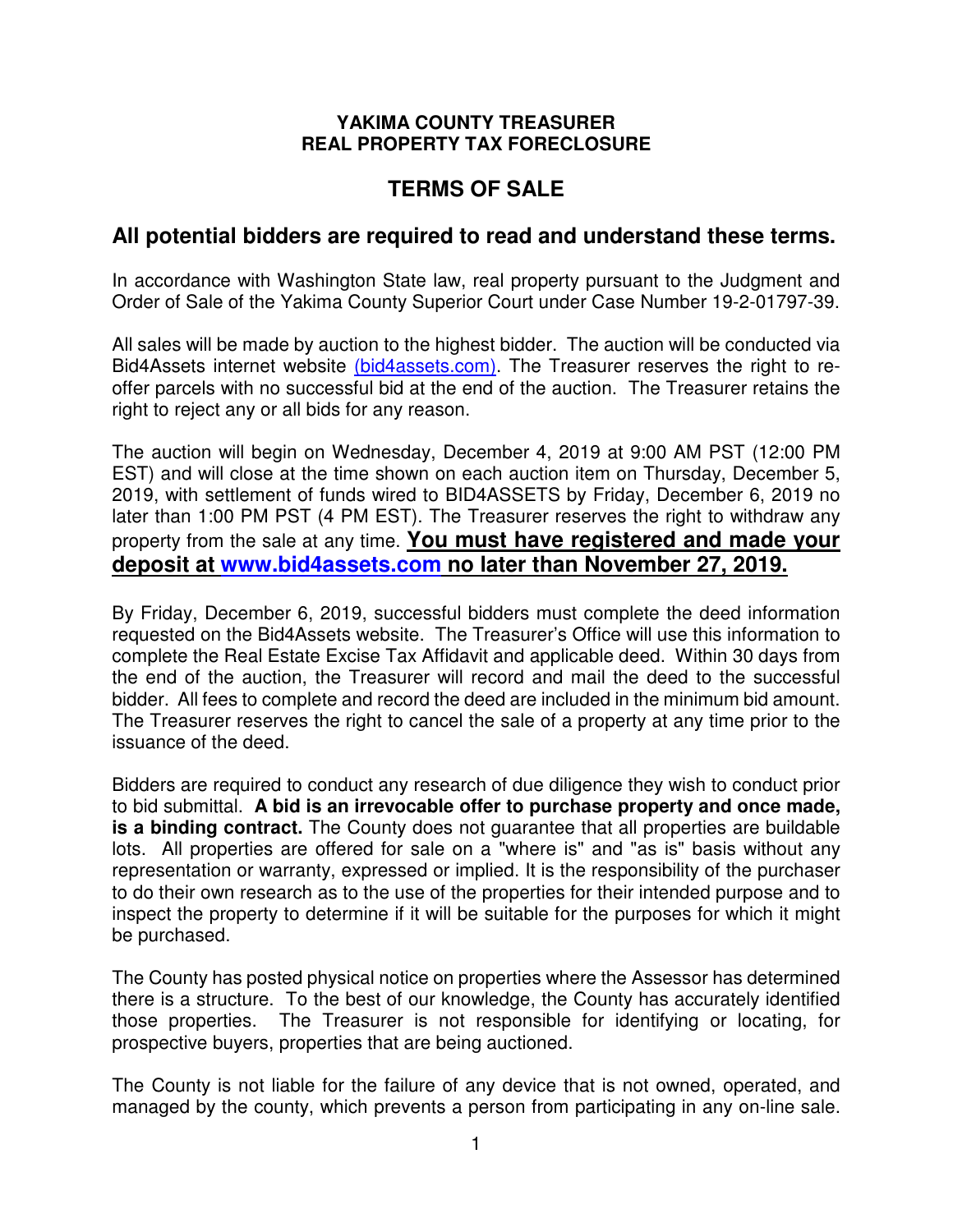"Device" includes, but is not limited to; computers and other equipment needed to access internet, hardware, networks, software applications, and web sites.

## **Research and Inspect Thoroughly Before You Bid**

Prospective purchasers are urged to use due diligence in researching the particulars of the property they are interested in purchasing **prior to the auction**. The County Treasurer makes no warranty, either expressed or implied, relative to the title, usability, location, condition, property lines, or topography.ALL PROPERTIES ARE SOLD AS IS. The sale of these properties should not, in anyway, be equated to real estate sales by licensed sales people, brokers or realtors.

#### **Qualified Bidders**

Any person who is a Yakima County employee or officer shall not directly or indirectly be a purchaser at this sale, nor may such person bid on any property as an agent or allow any agent to bid on his/her behalf pursuant to statutory regulations.

#### **Deposit Required For Successful Bidder**

Prospective bidders will need to pre-register on-line at the Bid4Assets web page (www.bid4assets.com) and make their bid deposit, **plus a \$35.00 non-refundable processing fee,** as outlined on that website by no later than November 27, 2019.

A bidder is legally and financially responsible for all properties bid upon whether representing one's self or acting as an agent. Wire instructions must be adhered to as provided on the BID4ASSETS website. Wire fees will apply. The Yakima County Treasurer reserves the right to pursue all available legal remedies against a non-paying bidder.

If any successful bidder fails to make payment on their purchase within the specified time the deposit is forfeited. The Yakima County Treasurer reserves the right to re-offer those parcels at the end of the auction. If no bids were received on real property tax foreclosure parcels those parcels will be marked as sold to Yakima County and inventoried as Tax Title property.

#### **Minimum Bid Amount**

The minimum bid amount is stated on-line for each parcel involved in the auction. The amount for each of the real property tax foreclosure parcels includes delinquent property taxes, assessments, interest, penalties, costs and any other fees that the County Treasurer is responsible for collecting via a property tax statement. Due to unforeseen circumstances, a minimum bid amount may change from the original storefront advertising up until the day before the auction begins on December 4, 2019.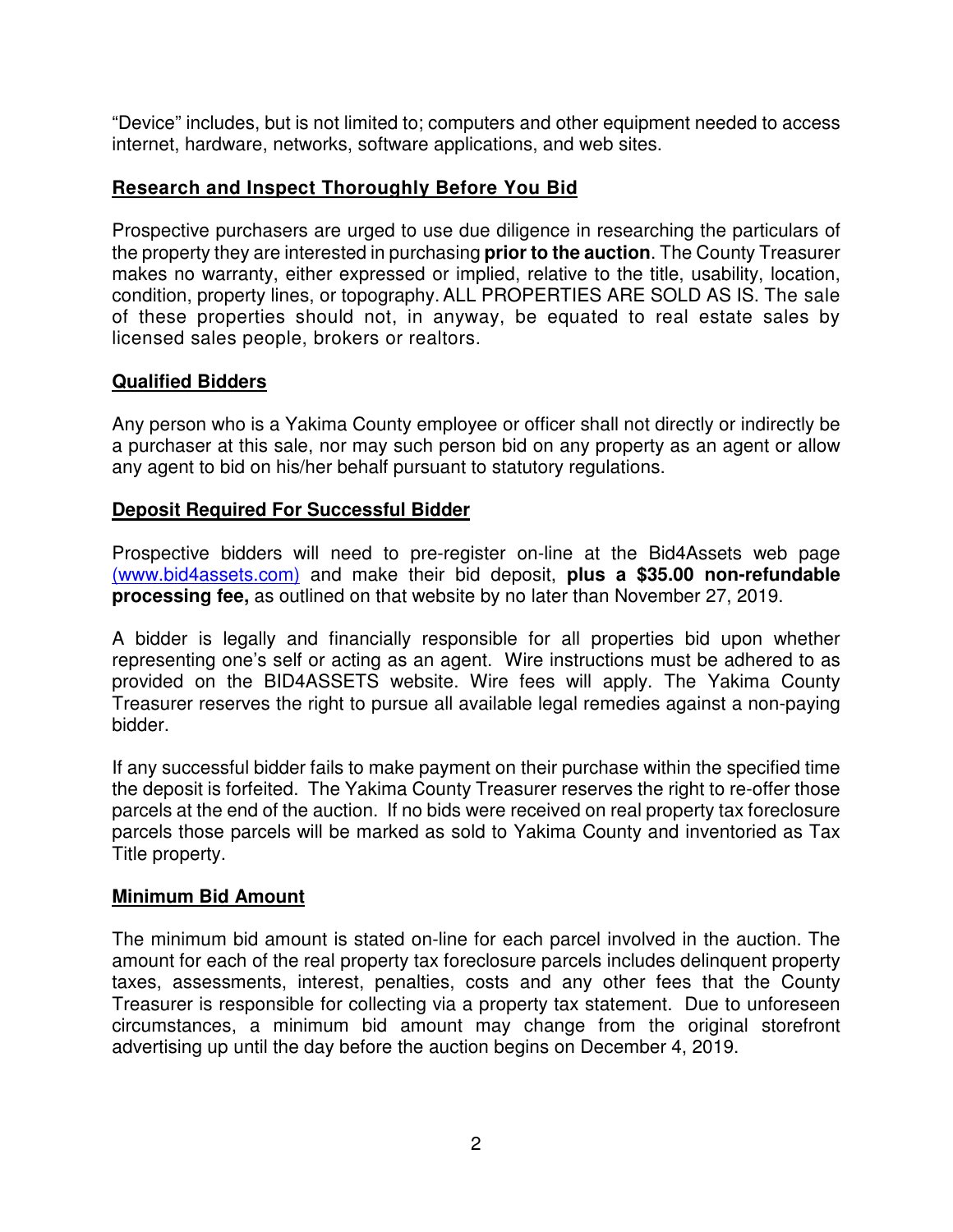# **Legal Description**

The full legal description and parcel identification number issued on title reports designate the property offered for sale. Physical addresses are information provided to the Treasurer by local jurisdictions and may not correspond to the legal description.

#### **Competing Liens**

The sale of these properties may be subject to special assessment liens of other taxing districts and competing Federal Liens or other liens, which are not extinguished by this sale, whether known or unknown. Currently liens held by the Sunnyside Valley, Yakima-Tieton and Roza Irrigation Districts, follow the property. There may be additional unknown liens for those properties that are being auctioned for delinquent real property taxes.

Any property with timber and/or mineral rights remain with the current holder of those rights. Where known, this information will be denoted on those parcels and listed on-line; however, foreclosure properties are sold "where is and as is" without any representation or warranty, expressed or implied. Recorded easements are not extinguished by a tax sale.

#### **Uninhabitable Property**

Where known, if any property has been deemed uninhabitable and/or contaminated by a local governmental entity it will be so denoted on those parcels and listed on-line. Do not bid on these properties unless you understand the issues related to these types of properties.

# **Redemption Rights**

There is no general right of redemption for properties sold in real property tax foreclosure auctions, whether by title, interest or estate. An exception is made for minors or persons adjudicated to be legally incompetent who can redeem their property at any time within three (3) years after the date of sale. Interest is not earned on redemption. The IRS has a redemption right to acquire the property within 120 days of the sale.

# **Unsold Real Property Tax Foreclosure Parcels/Yakima County As Bidder**

If the highest bidder does not pay the bid amount awarded, the Treasurer reserves the right to reopen the bidding. Real property parcels in which no bids were received will be deemed as sold to Yakima County to hold in trust for certain taxing districts and inventoried as Tax Title Property.

#### **Real Estate Excise Tax Affidavits and Tax Deeds**

Successful bidders must complete the deed information requested on the Bid4Assets website by Friday, December 6, 2019. The Treasurer's Office will use this information to complete the Real Estate Excise Tax Affidavit and applicable deed. Within 30 days from